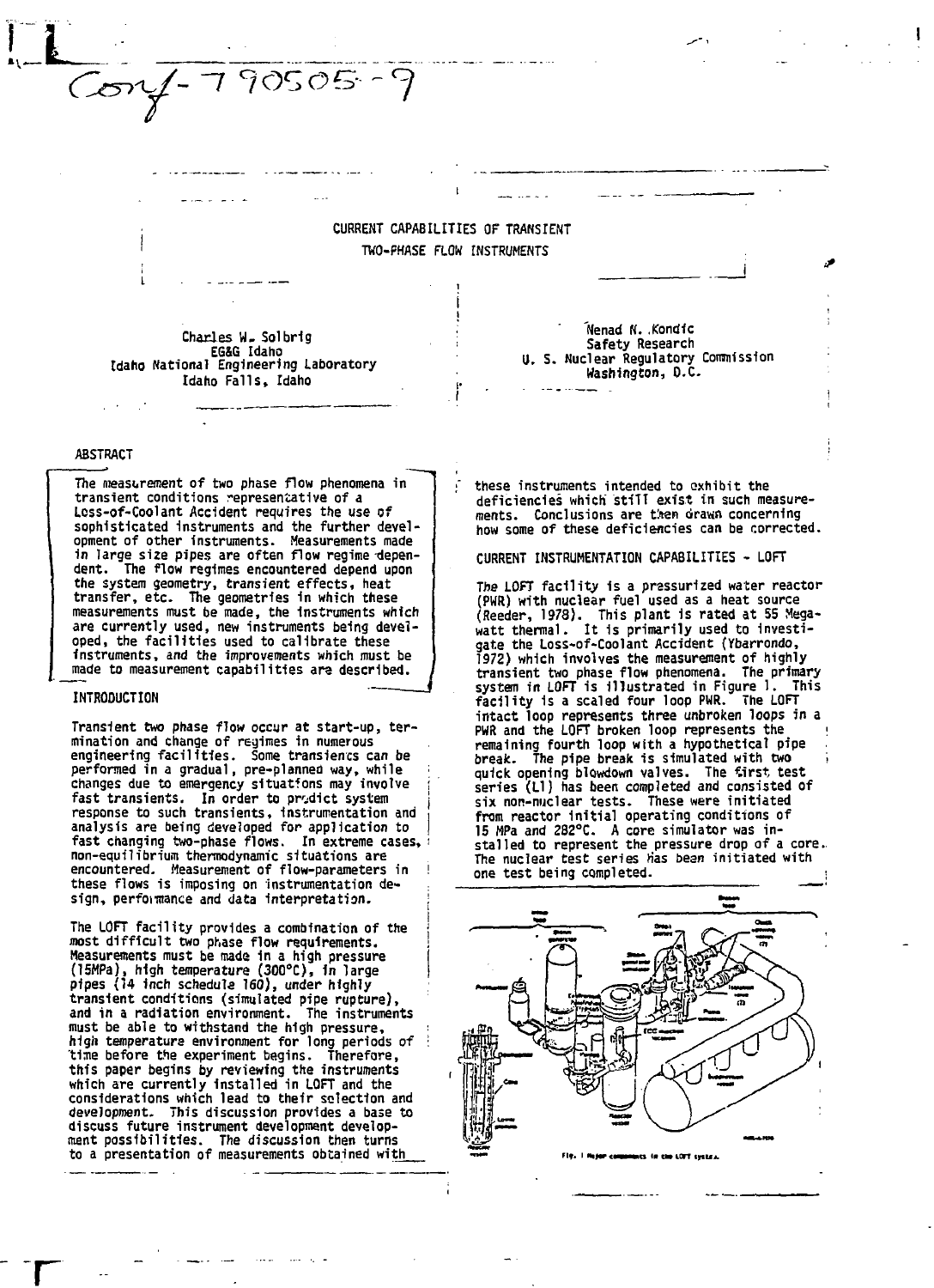Conf. 790505-9

This report was prepared as an account of work<br>aponsored by the United States Government Neither United States<br>United States hor the United States Government Neither the **NOTICE** Francoise by the United States Government Seither the United States has the United States Department of United States for the United States the file<br>formula variable for Finds, now any of their contractions, subcontractions, one has contractions of<br>their contractions, express or implied, or assumes any states<br>in the stress o process disclosed, or represents that its oscious process disclosed, or represents that its oscious would n niveces disclosed, or represent

# **CURRENT CAPABILITIES OF TRANSIENT TWO-PHASE FLOW INSTRUMENTS**

**Charles U. Sol brig EG&G** Idaho<br>Idaho National Engineering Laboratory Idaho Falls, Idaho

#### **ABSTRACT**

MASTER

ly

**The measurement of two phase flow phenomena In transient conditions representative of a Loss-of-Coolant Accident requires the use of sophisticated instruments and the further devel-opment of other instruments. Measurements made 1n large size pipes are often flow regime depen-dent. The flow regimes encountered depend upon the system geometry, transient effects, heat transfer, etc. The geometries in which these measurements must be made, the Instruments which are currently used, new instruments being developed, the facilities used to calibrate these instruments, and the Improvements which must be made to measurement capabilities are described.**

#### **INTRODUCTION**

**Transient two phase flow occur at start-up, termination and change of regimes in numerous engineering facilities. Some transients can be performed in a gradual, pre-planned way, while changes due to emergency situations may involve fast transients. In order to predict system response to such transients, Instrumentation and analysis are being developed for application to fast changing two-phase flows. In extreme cases, non-equilibrium thermodynamic situations are encountered. Measurement of flow-parameters in these flows 1s imposing on Instrumentation design, performance and data Interpretation.**

**The LOFT facility provides a combination of the most difficult two phase flow requirements. Measurements must be made 1n a high pressure (ISMPa), high temperature (300°C), 1n large pipes (14 Inch schedule 160), under highly transient conditions (simulated pipe rupture), and 1n a radiation environment. The instruments must be able to withstand the high pressure, high temperature environment for long periods of time before the experiment begins. Therefore, this paper begins by reviewing the instruments which are currently Installed In LOFT and the considerations which lead to their selection and development. This discussion provides a base to discuss future Instrument development develop-ment possibilities. The discussion then turns to a presentation of measurements obtained with**

**these instruments intended to exhibit ths deficiencies which" stiTT exist 1n such measurements. Conclusions are then drawn concerning**

**how some of these deficiencies can be corrected.**

**Nenad N. Kondic Safety Research U. S. Nuclear Regulatory Commission Washington, O.C.**

**CURRENT INSTRUMENTATION CAPABILITIES - LOFT**

**The LOFT facility is a pressurized water reactor (PUR) with nuclear fuel used as a heat source (Reeder, 1978). This plant is rated at 55 Mega-watt thermal. It is primarily used to investigate the Loss-of-Coolant Accident (Ybarrondo, 1972) which involves the measurement of highly transient two phase flow phenomena. The primary system in LOFT is Illustrated in Figure 1. This facility is a scaled four loop PWR. The LOFT Intact loop represents three unbroken loops in a** PWR and the LOFT broken loop represents the **remaining fourth loop with a hypothetical pipe break. The pipe break is simulated with two • quick opening blowdown valves. The first test series (LI) has been completed and consisted of six non-nuclear tests. These were initiated from reactor initial operating conditions of 15 MPa and 282°C. A core simulator was in-stalled to represent the pressure drop of a core.. The nuclear test series Has been initiated with one test being completed. • ;**



DISTRIBUTION OF THIS DOCUMENT IS UNLISE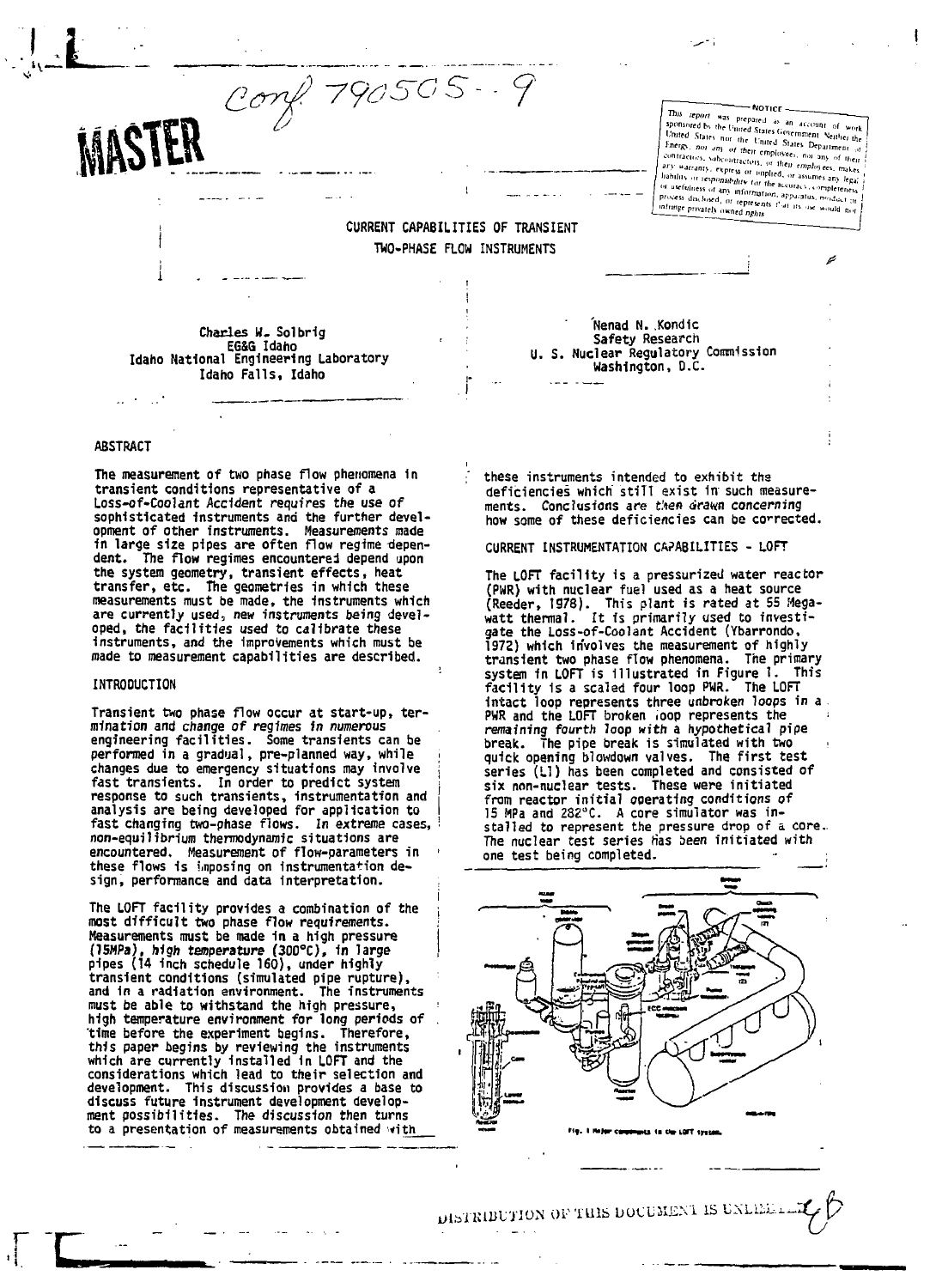**The characterization of two phase flow requires the measurement of mass flow rate and at least one or more other properties such as quality, temperature, pressure, flow regime, etc. The desired measurements depend somewhat upon the theoretical models used to characterize two phase flow. It 1s believed, currently, that the best model to use is an unequal phase velocity, unequal phase temperature model. In this model, the measurement of the density, the velocity, or mass flow rate, and the temperature of each phase as well as the void fraction and flow pattern 1s necessary. In general, all of these quantities cannot be measured. Practically speaking no more than three properties are measured at a given location (in addition to pressure and temperature). Measurement of one property at a given location Is usually not sufficient. The minimum information desired is the total mass flow rate which requires the use of at least two instruments. The current LOFT philosophy is to use three instruments at each measurement location in LOFT. For example, piping stations include a gamma densitometer to measure density, turbines to measure velocity, and drag disks to measure momentum flux.**

**These are five major measurement locations, in the LOFT piping as shown in Figure 1. Each of these locations currently include a drag disk turbine transducer (OTT) raka and a three beam gamma densitometar. The drag disk turbine rake, illustrated in Figure 2, consists of three OTT's.**



**r**

计算法

. .

**i Each OTT, illustrated in Figure 3, without a ; schroud, consists of a drag disk, to measure momentum flux, and a turbine to measure fluid velocity.**



**A schematic of the beans traversing the pipe cross section is shown in Figure 4. The gamma densitometers mount on the piping instrumentation ports which include the OTT rake.**



**fig.** Hit Gamma densitometer schowattc.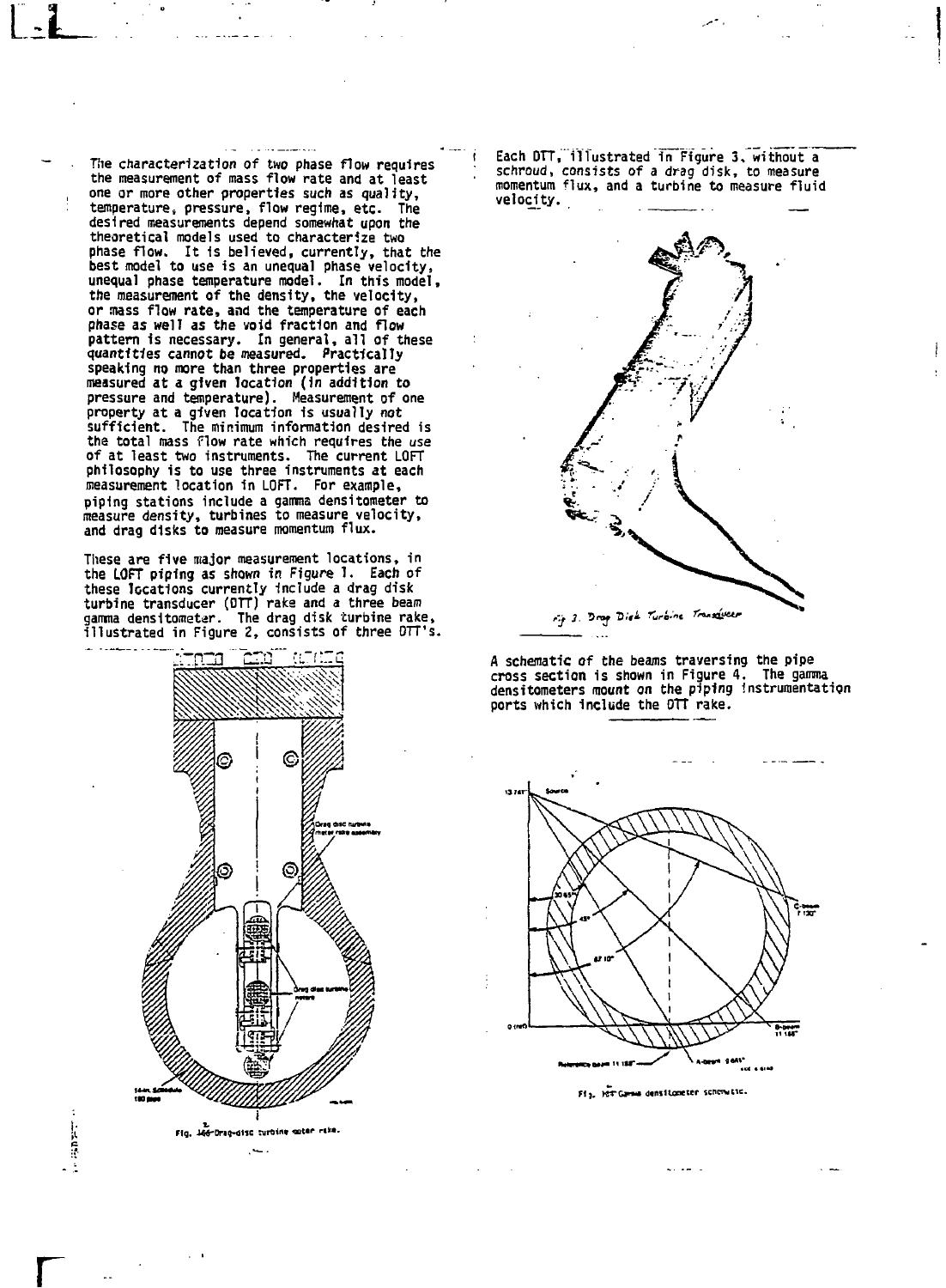

**There are many Instruments in the reactor vessel,**

and pr<u>opheric o</u>r

**I**

**r**

FIgura S. Reactor Vessel Instrumentation

The core contains **135 thermocouples on the fuel rods as well as thermocouples on in the coolant. DTT's are in-stalled in the outlet of some of the fuel bundles. A newly designed core support plate will allow installation of DTT's and ultrasonic density detectors in the core inlet. The down-comer region, illustrated in Figure 6, contains two Instrument stalks, which contain liquid level probes, as well as DTT's. In addition to the instruments mentionia, there are many pressure sensors, pressure difference sensors, and temperature measurements. Details of these Instruments are included in Reeder (1978).**





#### **EFFECT OF GEOMETRY UPON INSTRUMENT SELECTION**

**Two phase flow measurements which are made in nuclear safety related experiments are expected to function in many different geometries. The use of certain instruments is restricted by geometry. For example an instrument installed** in the LOFT core must be small so that the cool**ing capability of the fluid is not restricted. This section discusses the various geometries encountered in the LOFT experiment. It should be remembered that the entire two phase state of the mixture is desired and not just the flow rate.**

**There are several important effects which determine the selection of instruments in pipes. These include pipe size, upstream and downstream perturbances such as bends and penetrations, pipe orientation, flow regime expected, etc. It is generally assumed in the design of most measurements that the flow is in the direction of the pipe axis. Flow perpendicular to the pipe axis is usually not measured.**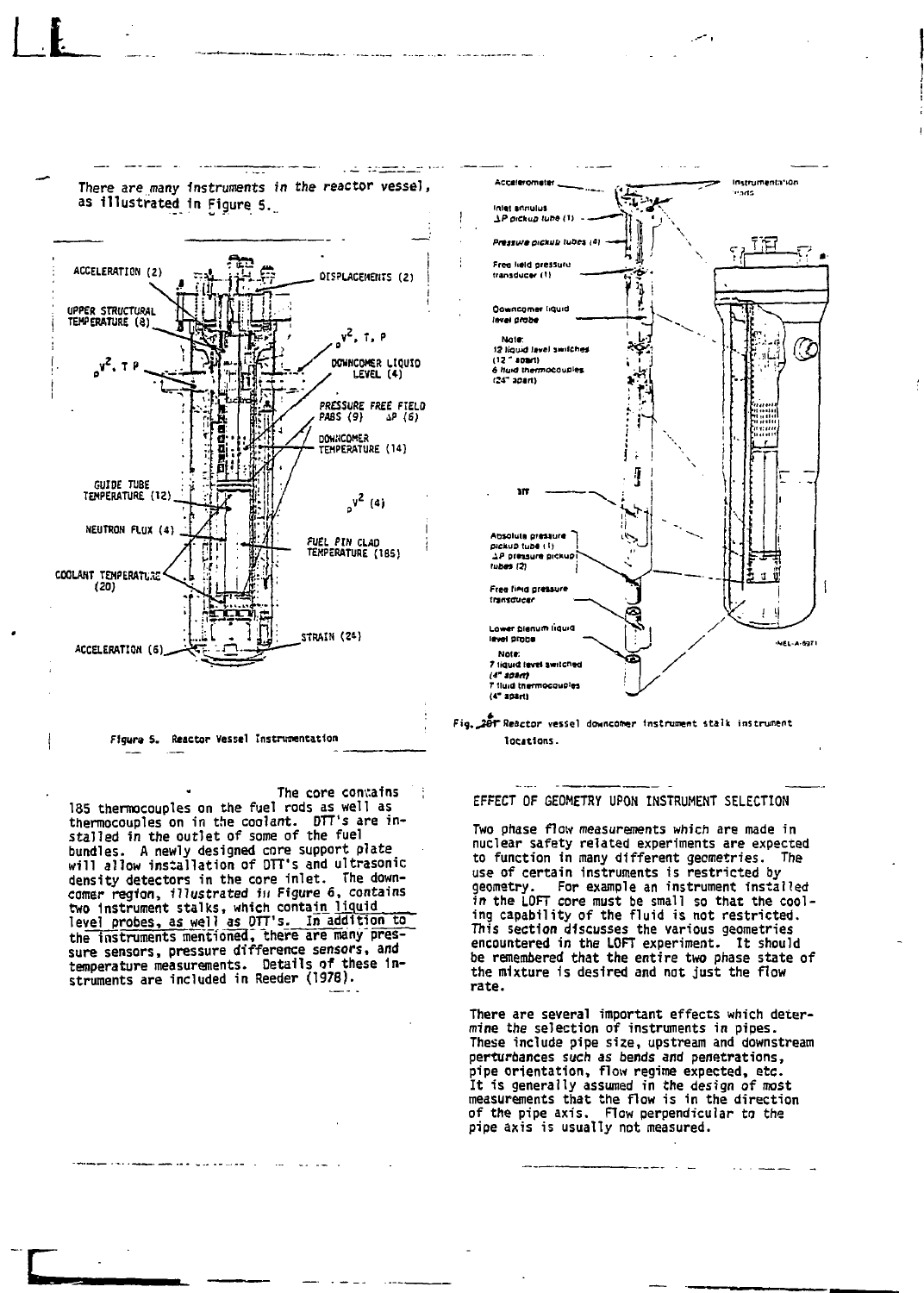**Pipe size can also effect the method in which the same instrument is applied. For example, Semiscale uses flow instruments which cover the entire pipe while LOFT uses instruments which only cover a small area. Semiscale (Ball, 1978) is a scale model of the LOFT facility and uses electric heater rods In the core instead of nuclear fuel rods. Semiscale is constructed with small pipes (three Inch schedule 160 or smaller). The semiscale turbines are Intended** to be in contact with the entire cross section **so that all the flow must go through it. The flow of a stratified two phase fluid through the turbine effects the turbine behavior in an uncertain manner. The Hqy'd in contact with the blades causes a different effect than the vapor. The Interpretation of the instrument output is further complicated if the phases are moving at unequal velocities. Annular flow which is characterized by a liquid film on the wall and stream flow through the center may not have turbine blades in the liquid at all and thus may be unaffected by it. Droplet flows should exhibit good behavior, however, the radial component of flow introduced by the turbine affects the droplets. Slug flow is a combination of the above regimes. Semiscale also uses drag disks. These devices cannot cover the pipe since they would block the flow. The area of these devices Is determined Dy the range of the momentum fluxes expected. Semiscale is experimenting with screens and these appear to offer a better measurement of the flow since it is in contact with all portions of the flow.**

**LOFT uses free field devices. The principal measurement locations are in fourteen inch schedule 160 pipe. Turbines have not been developed which can operate under these flow conditions and fill the entire pipe cross section. The drag disc and turbine transducers (OTT) which are used by LOFT are approximately 40 mm in diameter compared to a pipe diameter of 276 mm. These devices see only a small percentage of the the flow area. In stratified flow, the OTT is probably in one phase or the other roost of the time. Thus, the size of the pipe not only determines what instruments can be used, it also affects the interpretation of the measurements obtained.**

**Olfferent flow regimes are encountered in vertical pipe than horizontal. The flow tends to be more homogeneous in fluid distribution but larger differences between the phase velocities are experienced. Different flow regimes are encountered in pipes at orientations other than horizontal or vertical.**

**In general, pipe locations allow the greatest variety of instruments to be inserted. This is due to the free area around the piping and the usual unobstructed area within the pipe.**

**Regions in LOFT and Semiscale other than piping locations are more complicated to make measurements in. For example, the downcomer region in LOFT is an annular region bounded on the outer**

**diameter by a heavy section vessel wall and on the inner diameter by the core. A neutron shield surrounds the reactor vessel. Thus neither of these boundaries can be practically penetrated for insertion of intrusive measurements or surrounded with equipment for making non-intrusive measurements. LOFT has two downcomer stalks inserted through the vessel head. DTT's have been installed on these stalks. It appears to be virtually impossible to use a gamma densitometer 1n this region. The downcomer stalks also include liquid level indicators which attempt, to determine the existence of steam or water at a given location. Work is progressing on using these probes to measure void fraction as a continuous function from all steam to all water. Since the flow In the downcomer is multi-dimensional, the fluid motion in this region is difficult to descern with the limited number of installed instruments.**

**The plenum regions offer difficulty in inserting either a OTT or a gamma densitometer. The fluid motion is multi-dimensional so that all one dimentional instruments are of limited usefulness in this region. The flow near the core inlet and outlet is basically one dimensional. DTT's have been Inserted in the core outlet and will be inserted in the core inlet In future experiments. A densitometer based upon the damping of an Imposed high frequency vibration of a metal bar has been developed and tested. This densitometer will be inserted in the core inlet.**

**The reactor core region consists of cylindrical rods of 1 on in diameter and placed with a rectangular pitch of approximately 1.2 cm. The remaining open area is very small inhibiting the insertion of flow measuring instruments. For** example, it does not seem possible to insert **turbines, drag bodies or gamma densitometers in the core. However, thermocouples have been attached to some of the fuel rods. Tasting of the thermocouples indicate that they measure the surface temperature very accurately. It may be possible to insert impedance probes or ultrasonic probes to measure void fraction.**

**This section has described the practical problems of insertion of instruments "n selected geometries. The following sectioi. provides a classification method useful for selecting instruments for further development.**

## **CLASSIFICATION OF INSTRUMENTATION**

**The classification of instrumentation is important for ease in comparing the advantages of different instruments. Instruments selected for further development should be based upon this classification. The following classification does not pretend to be the optimal one but it has emerged from the experience of numerous workers in the field and seems to serve practical purposes. The classification most desired for LOFT use are circled.**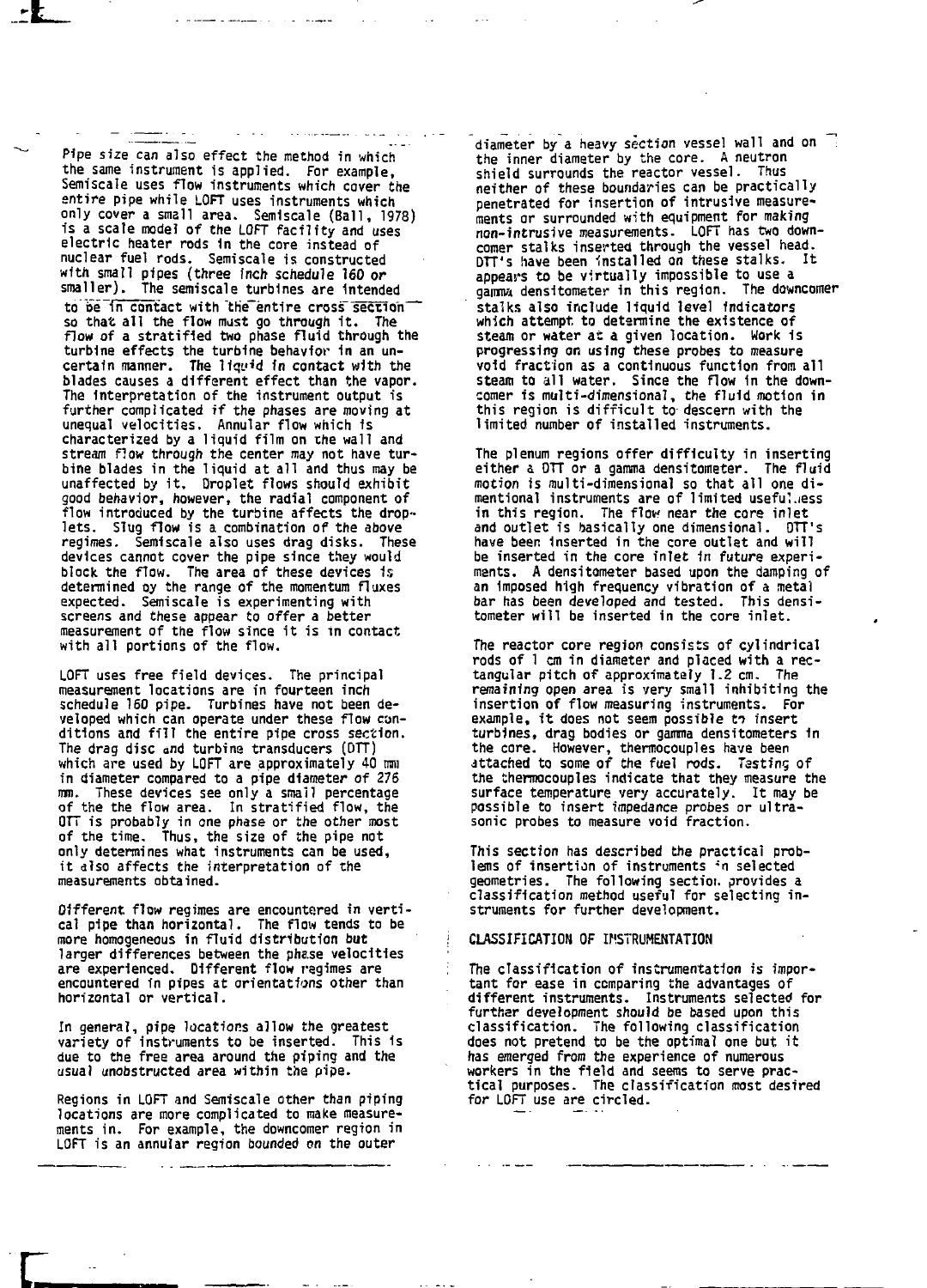**A. Region encompassed by the measurement of measured properties.**

**LL**

ł.

- **1. Global (averaged over volume or area,**
- $\overline{2}$ . Semi-global (line-average, usually chordal average values)
- Local ("point" values, in fact, pertain-**© Local ("point" values, in fact, pertain-ing to an elementary, finite differ-**

**ence volume). Note: Any number of H 11ne average measured values can be transformed into N local values of the basic prop-erty (or parameter). The mathematical procedure involved Is often cumbersome, and the reconstruction accuracy depends principally upon the number, N where the larger N is, the higher the accuracy is.**

- **B. Interference between the measuring and the measured system.**
	- **1. Instrusive (contact methods) 1.1 Causing localized disturbance 1.2 Causing radical change(s) of flow**
	- **characteristics (e.g. quick opening valve method) ( y Non-intrusive (contactless methods)**
	-
- **C. Mass exchange between the measured and the measuring system. i**
	- റ **Without injection or extraction ',** γ. **With injection of mass (fluid and/or**
	- **solid)**
	-
	- **3. With extraction**
- D. Time-behavior of flow
	- Steady-state methods
	- (2) Transient and steady-state methods.
- E. Biological/health hazard effects.

- **T. Without hazard<br>2. With radiological hazards (gammas,** neutrons)<br>3. With light hazards (lasers)
- 
- 4. With chemical hazards (tracers)
- With other hazards (temperature, **3. With other hazards (temperature,**<br> **pressure, vibrations, electrica**<br> **shocks, etc.)**
- **pressure, vibrations, electrical , shocks, interesting to the contract of the set of the contract of the contract of the contract of the contract o** 
	- **(1)** Temperature (in direct-reading instru-(2) Force or<br>
	(3) Accelera<br>
	(3) Oistance<br>
	5) Angular Force or pressure Acceleration **Distance (length)**<br>Time **Distance (length) Time Angle 1**<br>Mass and mass flux ලමට
	- **Momentum**
	- Radiation flux: of photons (light, or x-rays or gammas) or of neutrons x-rays or gammas) or of neutrons

**(transmitted or scattered)**

- **(@. Electrical and magnetic properties: resistance, current, voltage, capacitance, magnetic field, etc.**
- **G. Geometry in which instrument can be used.**
	- **1. Pipe flow 1.1 Full flow 1.2 Free field 1.3 Both of the above**
	- **2. Large volumes**
	- **3. Confined geometries**
	- **0 All of the above**

**H. Dimensionality of Instrument**

- **1. One dimensional**
- **Multi-dimensional**
- **I. Value as a reference instrument**
	- **(D)** Primary standard<br>**(2)** Secondary standar<br>**3)** No standard **fin Secondary standard**
	- **<sup>Q</sup> ) No standard**
- **J. Environment, in which instrument can be used.**
	- **1. High pressure**
	- **2. High temperature**
	- **3. Radiation background**
	- **© All of the above**

**NEAR TERM INSTRUMENT IMPROVEMENT** 

**The following instruments have been proven to be capable of further development w d probable application to the environment required in LOFT or in facilities used to calibrate instruments to be used in LOFT. The instrument name, the basic property that it measures, and the near term improvement (by 1981) which can be expected are included in the following:**

- **1. Compton scattering/absorption of gammas; local density and flow pattern; source energy optimization, in order to achieve maximum detector reading and resolution versus source strength.**
- **2. Multiple beam gamma-attenuation (related to Tomography); local density and flow pattern determination; increase of the number of beams and decrease the uncertainty of results.**
- **3. Pulsed neutron activation (PNA); total pipe-mass-flow rate and average pipe fluid density; decrease of the solid angle of fluid irradiation along the flow at the source; increase of the source strength and of the uniformity of activation over the pipe cross-section at the source; Increase of the detector count rate and of its insensitivity to the flowpattern; (vapor configuration) at the detector location.**
- **4. Ultrasonic devices; line-average density or vapor fraction; increase of the signal/versus vapor fraction sensitivity**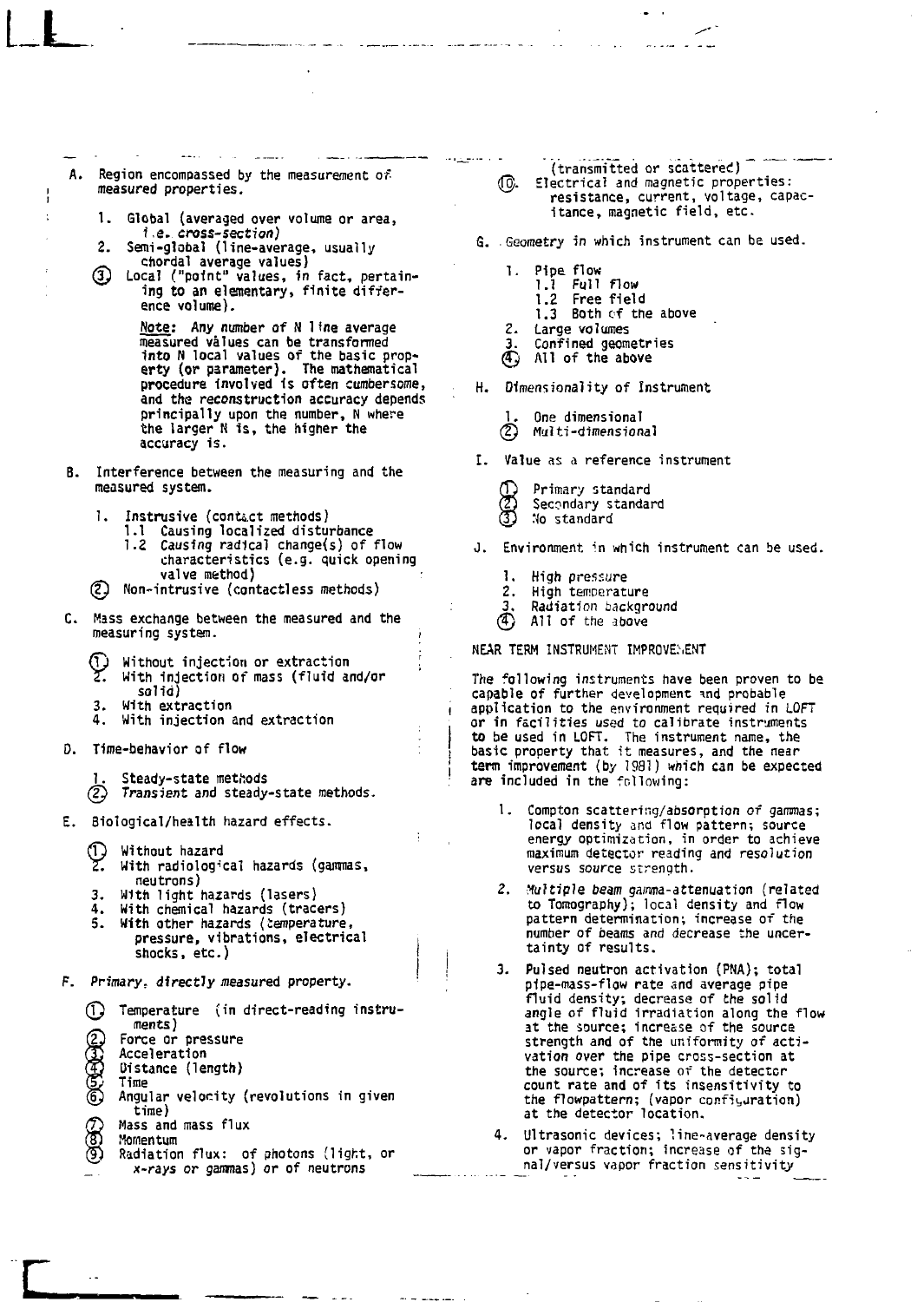**and reduction or elimination of the influence of system temperature and fluid velocity on the instrumentation performance and reading; development of capa-bility to record local fluid density (or vapor fraction) values.**

- **5. Pitoi tubes; local fluid momentum; reduction of damping effects due to fluid presence in connecting lines and elimination or modification of the line bleeding (purging), making the instrument more reliable in fast transients.**
- **6 . Drag bodies; local or total fluid momentum in the pipe; developnient of the dual-purpose ("one-post") turbine meters; capable to measure simultaneously velocity and momentum of a two phase single or two phase flow.**
- **7. Turbine meters; fluid velocity; develop-ment of the dual-purpose ("one-post") turbine meters; capable to measure simultaneously velocity and momentum of a two phase single or two phase flow.**
- **8. Transit time meters/methods; fluid velocity; transient-flow techniques have to undergo mathematical and electronic improvements.**
- **9. Radioactive tracer injection; velocities of both fluid phases and thus the global slip factor; application in calibration facilities.**
- **10. Storz lens (visual observation); flow pattern; application in appropriate locations.**

**PRACTICAL ASPECTS OF TWO PHASE FLOW DATA INTERPRETATION**

**Although many comparisons are available which show the ability to measure two phase flow (See, for example, Fincke, 1978) the intent of the section is to illustrate some of the practical difficulties encountered in making two phase flow measurements. Most of these difficulties stem from not being able to make all desired measurements at a given location, from not being able to make measurements over a large enough region, or from an incomplete understanding of what an individual instrument measures.**

LOFT provides a unique opportunity to m<mark>easure</mark><br>two phase mass flow rates in transient condi**tions with several different Instruments. A comparison was made of several different methods of measuring the integrated mass flow rate from both sides of the simulated pipe break of the LOFT Ll-Z experiment (Robinson, 1977). The comparisons involve at each location a three beam gamma densitometer, a single drag disk turbine transducer placed at the pipe center and a differential pressure measurement across the 14 x 5 inch contraction in the pipe just downstream of the Instrument penetration. The DTT rakes, described earlier, were installed for later ex-periments end were not available in the Ll-Z experiment. The DTT covers only a small frac-** **' tion of the pipe area. <sup>T</sup>he mass flow, by necessity, is calculated by assuming homogeneous flow (that is equal phase velocities) and flat velocity, momentum and density profiles.**

**The four possible methods used to calculate mass flow rates from instruments in the broken loop were:**

**(1) Differential Pressure across Contraction - Gamma Densitometer**

$$
m_1 = K_1 \sqrt{(\Delta P)_c \times (\Delta P)_{GD}}
$$

**(2) Drag Disc - Gamma Oensitometer**

$$
m_2 = K_2 \sqrt{(\rho V^2)DD \times (\rho)_{GD}}
$$

**(3) Turbine Meter - Gamma Densitometer**

$$
m_3 = K_3 (P)_{GD} \times (V)_{TM}
$$

**(4) Drag Disc-Turbine Meter**

$$
m_{4} = K_{4} \frac{(\rho V^{2})_{DD}}{(V)_{TM}}.
$$

**where**

- $\mathfrak{c}_\mathsf{p}$  $\blacksquare$ **the average density calculated from the three beams of the gamma densitometer**
- **(pV<sup>2</sup> )r - the momentum flux as measured by the drag disc at the center of the pipe**
- (V)<sub>TM</sub> = **tha velocity as measured by the turbine meter at the center of the pipe**
- $(DP)$ <sub>c</sub> = **the differential pressure across the 14 to 5-inch (215.6 to 127 mm) contract-on in the pipe**
- $\mathbf{k_i}$ **the calibration constant derived from single phase, all wat?r flow tests on the installer instruments.**

**The total mass outflow at any time is the integrated mass flow from both ends of the break. These four results are plotted in Figure 7. In addition, the total mass in the system upstream of the instrument penetration is known and plotted as a reference in this figure. There is a considerable amount of difference between the different methods. Because a check on the total mass is available, the hypothesis was made that a calibration factor can be obtained for each of these methods which is equal to the ratio of the total known mass to the calculated mass.**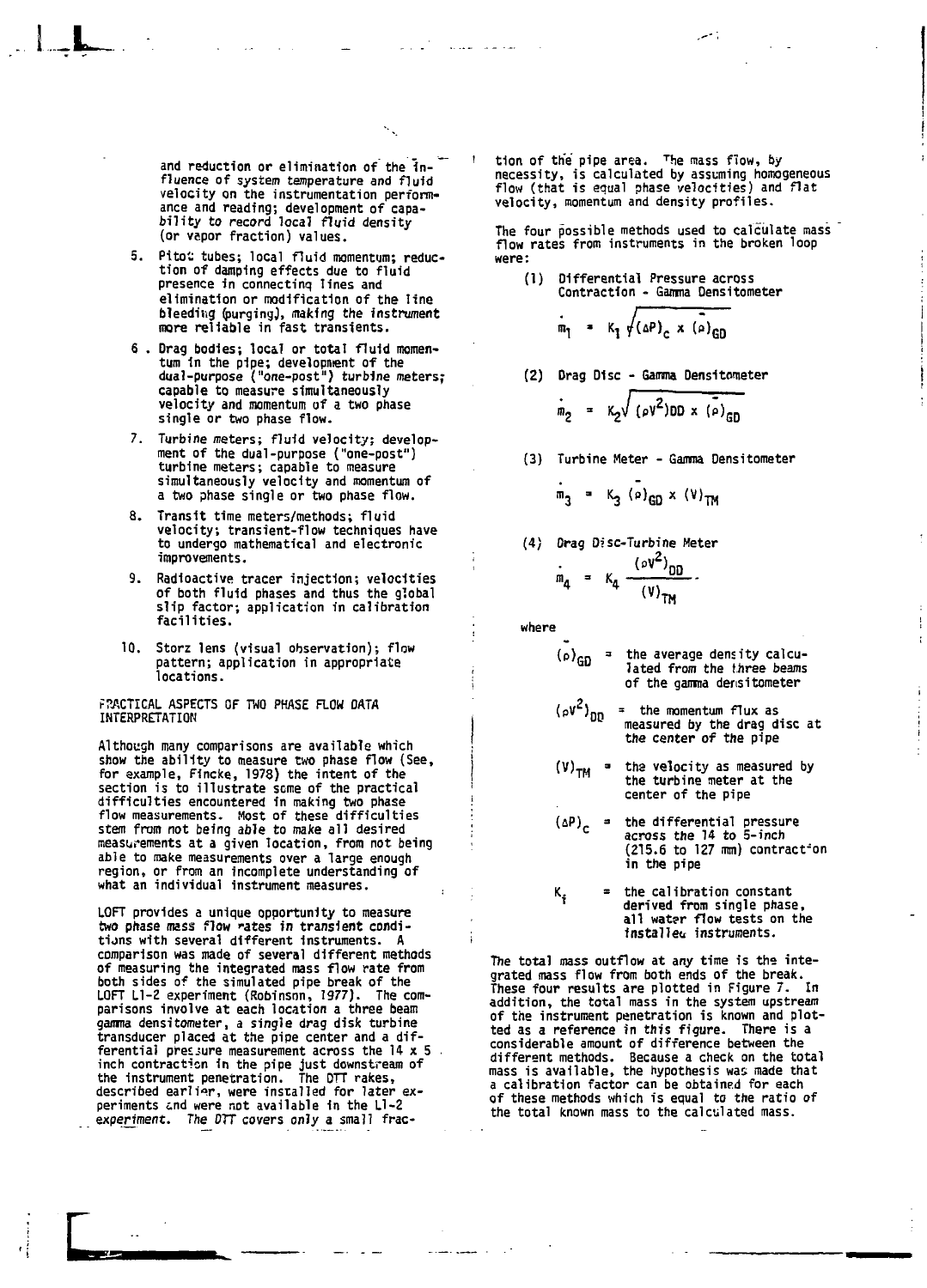



While this normalization improves the agreement throughout the transient among the methods in the vessel side of the break, where essentially homogeneous flow exists, the pump side still shows that large errors exist in the local instantaneous flow rate even after normalization<br>as shown in Figure 8 for L1-2 (Millar, 1976). This large remaining error leaves many practical problems. For example, it would be extremely difficult to characterize the resistance in the steam generator an pump simulator with the<br>large uncertainty exhibited in these flow rate measurements.

The normalized results from the vessel side of the break are more encouraging since they not only agree between themselves but also with the semiscale counterpart experiments and the RELAP4 predictions.



Figure 9 shows the comparison between the flow<br>rates measured in the LOFT Ll-3A experiment and the counterpart experiment  $(S-01-3)$  in the Semiscale facility. In addition, the RELAP4 predic-<br>tion of this experiment is shown. The agreement between the two experiments is extremely good<br>which gives some validity to the ability to scale<br>between two different facilities of widely different size. The analytical predictions also<br>agree very well until about 30 seconds, which corresponds to ECC injection. After this time,<br>the predicted flow oscillates due to the known inability of the code to handle unequal temperature fluids.



Figure 9. Moss Flow Comparisons of LOFT.<br>Seniscale, and Predictions

Figure 10 shows the output of the drag disks at the bottom of the downcomer near the broken and<br>intact loop cold legs for the L1-4 experiment (Batt, 1977). These curves illustrate a three dimensional flow pattern since most of the flow is downward near the intact loop and upward near the broken loop. This result is reasonable con-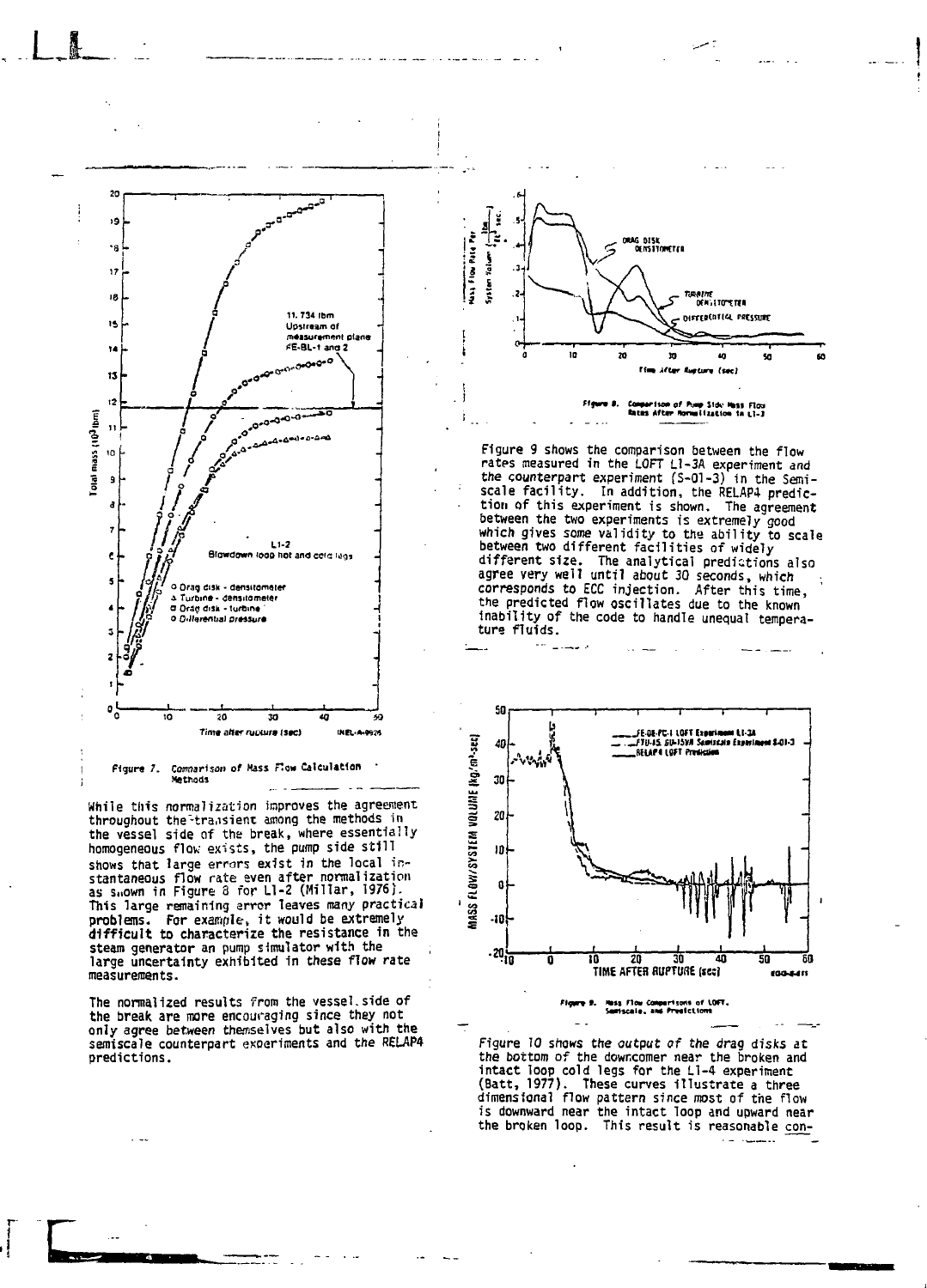sidering the location of the break. The liquid level devices confirm this three dimensional effect since the water level near the intact loop cold leg is higher than the level at the broken<br>loop cold leg location. Due to the limited number of measurement locations in the downcomer, the entire three dimensional flow characteristics can only be hypothesized. For example,<br>the amount of fluid which is traversing directly<br>from the intact loop cold leg to the broken loop cold leg cannot be determined from the standard devices in the downcomer.



Figure 11 illustrates typical output from the<br>liquid level sensors in the LOFT downcomer for<br>the L1-3A experiment (Millar, 1976). The output of these devices must be interpreted because it<br>is not simply an on off signal. A discriminator level must be chosen to decide whether liquid or vapor is present. Residual water droplets are interpreted in some instances as solid water as can be seen from the output between 5 and 15 seconds. Since the measurement is made at several vertical levels, the interpretation can be made that steam is the continuous phase with water droplets causing sporatic contact. The water level in the system can be discerned reasonably well with this device if the "phantom signals" caused by these droplets are neglected.

.<br>ಸಮಾಜನಾಯ ಸಂಸ್ಥೆ



Figure 12 illustrates the mass flow rate uncertainty which can be encountered even if multiple DTT's are used. A comparison was made between two different methods of reducing the same data<br>obtained with a gamma densitometer installed on a five-inch pipe in the Blowdown Facility located at the Idaho National Engineering Laboratory. Two steam-liquid interfaces are shown in Figure II which are both consistent with the gamma densitometer measurement. Hypothetical DTT locations are shown to illustrate that these could not be used to select which of two interfaces is correct. (A full-flow turbine meter was used to measure the velocity and a slip correlation was used to estimate the velocities of each<br>phase.) Figure 12 illustrates that the error introduced by not knowing which of these two



a are Hypoethetical OTT Locations Percent Olfference in Mass Flow

Assuming the Baroczy Slip Correlation ~ 64%

Figure 12. Offference Possible in Mass Flow<br>Using the Same Gata (From LJFT<br>- Blowdown Facility)

ł

.<br>ವರ್ಷ-ಪಾ

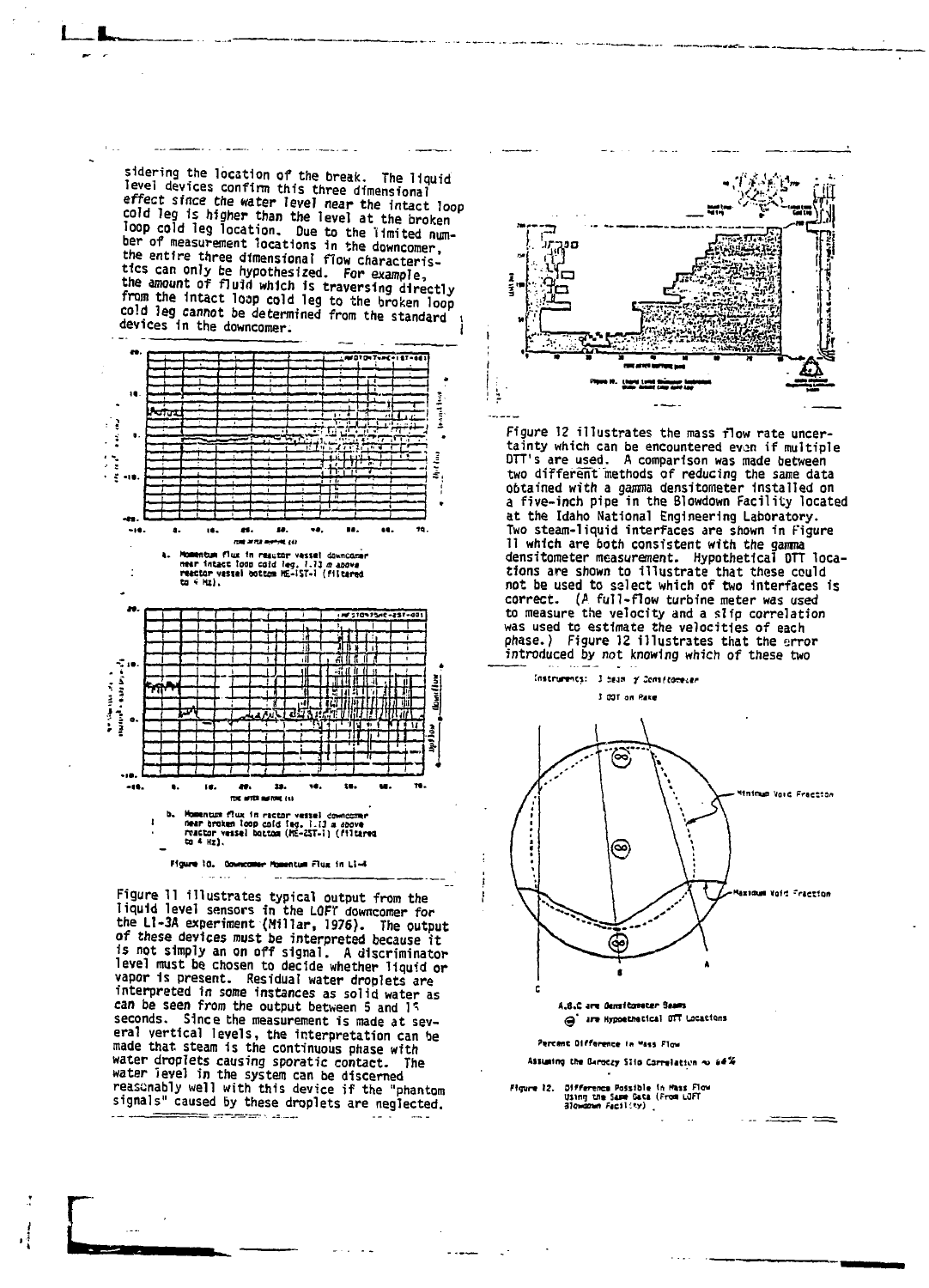**geomatries exists is about 66 percent of the estimated flow rate. Of course, these two dif**ferent interpretations are extreme and the **actual situatfon ts probably between these.**

**I L**

The measurement of fluid temperature can be per-<br>**formed satisfactorily** if both phases are at<br>**saturation or if only** one phase is present. If<br>the fluid is a mixture of superheated steam and **subcsoled liquid, the thermocouple will usually measure the temperature of the liquid unless specially designed therraoucouples are used to measure the steam temperature. If the thermocouple Is 1n a steam environment where the walls are hotter than the stesm. It can receive thermal radiation contribut.oris. Figure 13 presents the behavior of three thermocouples 1n the Intact loop fn the Ll-4 experiment. All three thermocouples follow the saturation temperature pressure history until 30 seconds. After 30 sec-onds, the cold liquid from the ECC mixes witi: the fluid In the cold leg ami alternate slugs of hot and cold water are observed. Steam temperatures as well as hot wall effects are observed in the hot leg and stsam generator outlet in this time period.**



**The Ll-4 density measurement in the intact loop cold leg is shown in Figure 14. The three beams are seen to diverge from 6 to 20 seconds indicating a stratified flow during this period. From 20 to 30 seconds, the density of steam is recorded. After 3Oseconds, the alternate slugs of cold water and steam, observed on the thermocouple, are also seen in the densitometer. The densitometer measurements in the ii.tact ho': leg and steam generator outlet are shown in Figures 15 and 16 respectively. Oensity measurements corresponding to steam are observed after 30 seconds which account for the superheating observed in the thermocouple measurements.**

**The measurement of fuel surface temperatures is complicated by the requirement that the fuel rod may not be modified. If the fuel rods were modified, the gap conductance coulri be modified significantly which would affect the steady state stored energy and consequently the maximum temperature observed in a LOCA. The remaining alternative is to attach the thermocouple to the**

 $\sim$ 













**"fuel~clad surface. The method of attachment is very important since the danger of selective cooling by the liquid in the two phase mixture exists. The LOFT thermocouple has undergone a careful\_development program apparently yielding very successful results. Calibration tests were conducted in the Blowdown Facility to investigate the accuracy of these thermocouples. The tests simulated a LOFT blowdown. Figure 17 shows results of a representative experiment done on an electrically heated rod with both embedded and surface mounted thermocouples (Eaton, 1978). Figure\_18 shows temperature**